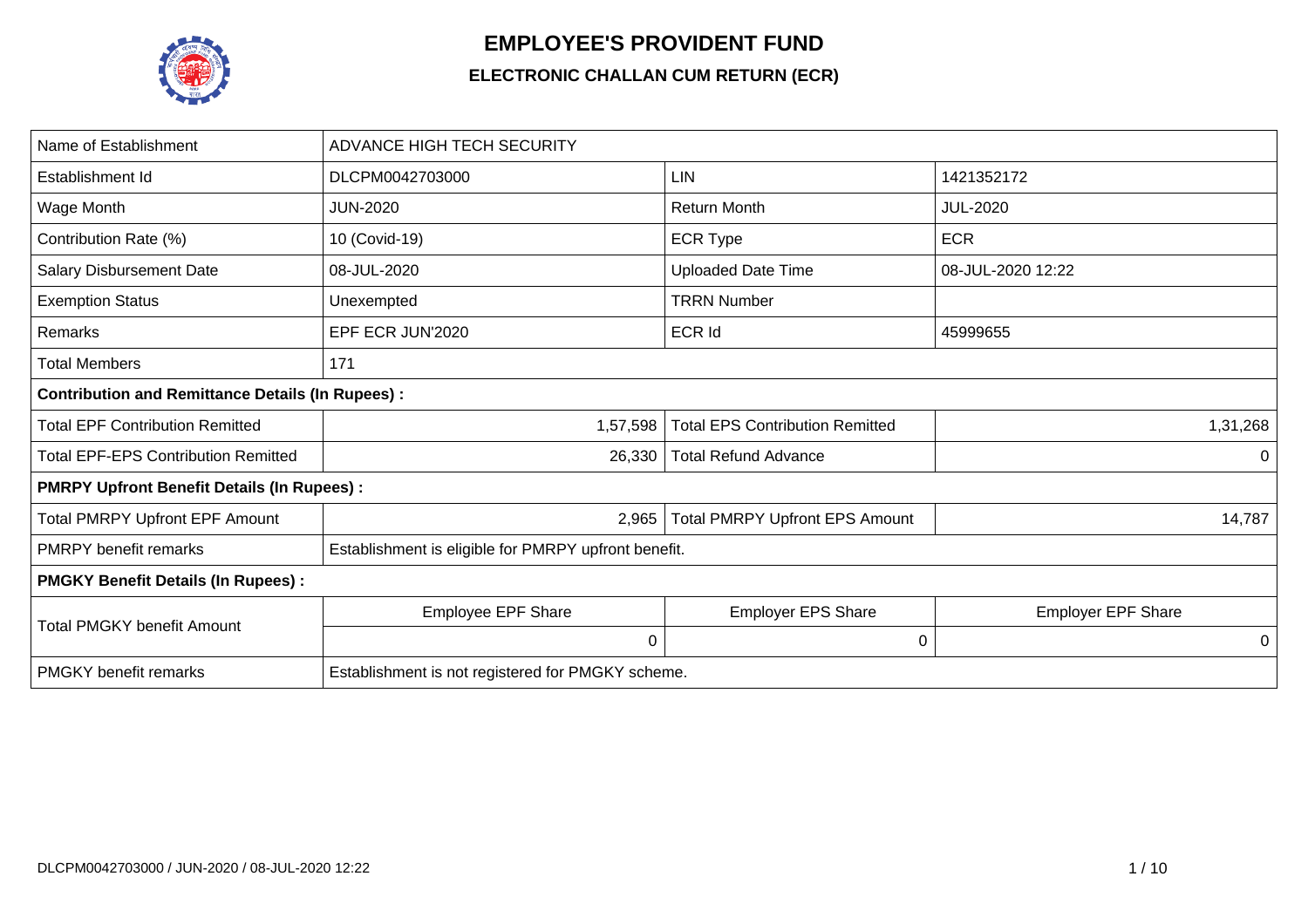## Member Details :-

|                |              | Name as per                       |                                   |              |              | Wages          |             |             | <b>Contribution Remitted</b> |             |                         |                |                                | <b>PMRPY / PMGKY Benefit</b> |                 | Posting                          |
|----------------|--------------|-----------------------------------|-----------------------------------|--------------|--------------|----------------|-------------|-------------|------------------------------|-------------|-------------------------|----------------|--------------------------------|------------------------------|-----------------|----------------------------------|
| SI. No.        | <b>UAN</b>   | <b>ECR</b>                        | <b>UAN</b><br><b>Repository</b>   | <b>Gross</b> | <b>EPF</b>   | <b>EPS</b>     | <b>EDLI</b> | EE.         | <b>EPS</b>                   | ER          | <b>NCP</b><br>Days      | <b>Refunds</b> | <b>Pension</b><br><b>Share</b> | ER PF<br><b>Share</b>        | <b>EE Share</b> | <b>Location of</b><br>the member |
| $\overline{1}$ | 101461682976 | <b>AJAY KUMAR</b><br><b>BARAR</b> | AJAY KUMAR<br><b>BARAR</b>        | 5,138        | 5,138        | 5,138          | 5,138       | 514         | 428                          | 86          | 17                      | $\mathbf 0$    |                                |                              |                 | N.A.                             |
| $\overline{2}$ | 101437636080 | Mr. AMIT<br><b>KUMAR</b>          | <b>AMIT KUMAR</b>                 | $\Omega$     | $\mathbf 0$  | $\overline{0}$ | $\mathsf 0$ | $\mathbf 0$ | $\mathbf 0$                  | 0           | 26                      | $\mathbf 0$    |                                |                              |                 | N.A.                             |
| 3              | 101575118149 | <b>AMIT KUMAR</b>                 | <b>AMIT KUMAR</b>                 | 14,842       | 14,842       | 14,842         | 14,842      | 1,484       | 1,236                        | 248         | $\mathbf 0$             | $\mathbf 0$    |                                |                              |                 | N.A.                             |
| $\overline{4}$ | 101446308814 | <b>AMIT KUMAR</b>                 | <b>AMIT KUMAR</b>                 | 13,700       | 13,700       | 13,700         | 13,700      | 1,370       | 1,141                        | 229         | $\overline{\mathbf{c}}$ | $\mathbf 0$    |                                |                              |                 | N.A.                             |
| 5              | 101568570277 | <b>AMIT KUMAR</b><br><b>GUPTA</b> | <b>AMIT KUMAR</b><br><b>GUPTA</b> | $\Omega$     | $\mathbf 0$  | $\overline{0}$ | $\mathbf 0$ | $\mathbf 0$ | $\mathbf 0$                  | $\mathbf 0$ | 26                      | $\mathbf 0$    |                                |                              |                 | N.A.                             |
| 6              | 101304975272 | Mr. ANIL                          | ANIL                              | $\Omega$     | $\Omega$     | $\Omega$       | $\mathbf 0$ | $\mathbf 0$ | $\mathbf 0$                  | $\mathbf 0$ | 26                      | $\mathbf 0$    |                                |                              |                 | N.A.                             |
| $\overline{7}$ | 101485166730 | <b>ANIL KUMAR</b>                 | <b>ANIL KUMAR</b>                 | 14,842       | 14,842       | 14,842         | 14,842      | 1,484       | 1,236                        | 248         | $\mathbf 0$             | $\mathbf 0$    |                                |                              |                 | N.A.                             |
| 8              | 101588416738 | <b>ANIL KUMAR</b><br>PANDEY       | <b>ANIL KUMAR</b><br>PANDEY       | 10,846       | 10,846       | 10,846         | 10,846      | 1.085       | 903                          | 182         | $\overline{7}$          | $\mathbf 0$    |                                |                              |                 | N.A.                             |
| 9              | 101485167181 | <b>ANIRUDH</b>                    | <b>ANIRUDH</b>                    | 14,271       | 14,271       | 14,271         | 14,271      | 1,427       | 1,189                        | 238         | $\mathbf{1}$            | $\mathsf{O}$   |                                |                              |                 | N.A.                             |
| 10             | 101219575727 | <b>ANITA</b>                      | <b>ANITA</b>                      | 3,425        | 3,425        | 3,425          | 3,425       | 343         | 285                          | 58          | 20                      | $\mathbf 0$    |                                |                              |                 | N.A.                             |
| 11             | 101497092855 | ANJU                              | ANJU                              | $\Omega$     | $\mathbf 0$  | $\Omega$       | $\Omega$    | $\Omega$    | $\mathbf 0$                  | $\mathbf 0$ | 26                      | $\mathbf 0$    |                                |                              |                 | N.A.                             |
| 12             | 101068695920 | Mr. ANKUR<br><b>GAUTAM</b>        | <b>ANKUR</b><br><b>GAUTAM</b>     | 14,842       | 14,842       | 14,842         | 14,842      | 1,484       | 1,236                        | 248         | $\mathbf 0$             | $\mathsf{O}$   |                                |                              |                 | N.A.                             |
| 13             | 101575118154 | <b>ANOOP KUMAF</b>                | <b>ANOOP</b><br><b>KUMAR</b>      | 14,842       | 14,842       | 14,842         | 14,842      | 1,484       | 1,236                        | 248         | $\mathbf 0$             | $\mathbf 0$    |                                |                              |                 | N.A.                             |
| 14             | 101087749327 | Mr. ANUBHAV<br><b>SINGH</b>       | ANUBHAV<br><b>SINGH</b>           | 14,842       | 14,842       | 14,842         | 14,842      | 1,484       | 1,236                        | 248         | $\mathbf 0$             | $\mathbf 0$    |                                |                              |                 | N.A.                             |
| 15             | 101485166690 | ANUJ KUMAR                        | ANUJ KUMAR                        | $\mathbf 0$  | $\mathsf{O}$ | $\overline{0}$ | $\mathbf 0$ | $\mathbf 0$ | $\mathbf 0$                  | $\mathbf 0$ | 26                      | $\mathsf{O}$   |                                |                              |                 | N.A.                             |
| 16             | 100724883569 | Mr. ANUJ<br><b>SHARMA</b>         | ANUJ<br><b>SHARMA</b>             | 14,842       | 14,842       | 14,842         | 14,842      | 1,484       | 1,236                        | 248         | 0                       | $\mathbf 0$    |                                |                              |                 | N.A.                             |
| 17             | 101067269467 | <b>ARUN KUMAR</b>                 | <b>ARUN</b><br><b>KUMAR</b>       | 12,559       | 12,559       | 12,559         | 12,559      | 1,256       | 1,046                        | 210         | $\overline{4}$          | $\mathbf 0$    |                                |                              |                 | N.A.                             |
| 18             | 101209488191 | <b>ARUN YADAV</b>                 | <b>ARUN YADAV</b>                 | 14,271       | 14,271       | 14,271         | 14,271      | 1,427       | 1,189                        | 238         | $\mathbf{1}$            | $\mathsf{O}$   | <b>PMRPY</b>                   | <b>PMRPY</b>                 |                 | N.A.                             |
| 19             | 100634808941 | <b>ASHA DAS</b>                   | ASHA DAS                          | 14,842       | 14,842       | 14,842         | 14,842      | 1,484       | 1,236                        | 248         | $\mathbf 0$             | $\mathbf 0$    |                                |                              |                 | N.A.                             |
| 20             | 101497093307 | Mr. ASHISH<br><b>KUMAR</b>        | <b>ASHISH</b><br><b>KUMAR</b>     | 6,279        | 6,279        | 6,279          | 6,279       | 628         | 523                          | 105         | 15                      | $\mathbf 0$    |                                |                              |                 | N.A.                             |
| 21             | 101564885336 | Mr. ATUL<br><b>KUMAR</b>          | <b>ATUL KUMAR</b>                 | 11,417       | 11,417       | 11,417         | 11,417      | 1,142       | 951                          | 191         | 6                       | $\mathbf 0$    |                                |                              |                 | N.A.                             |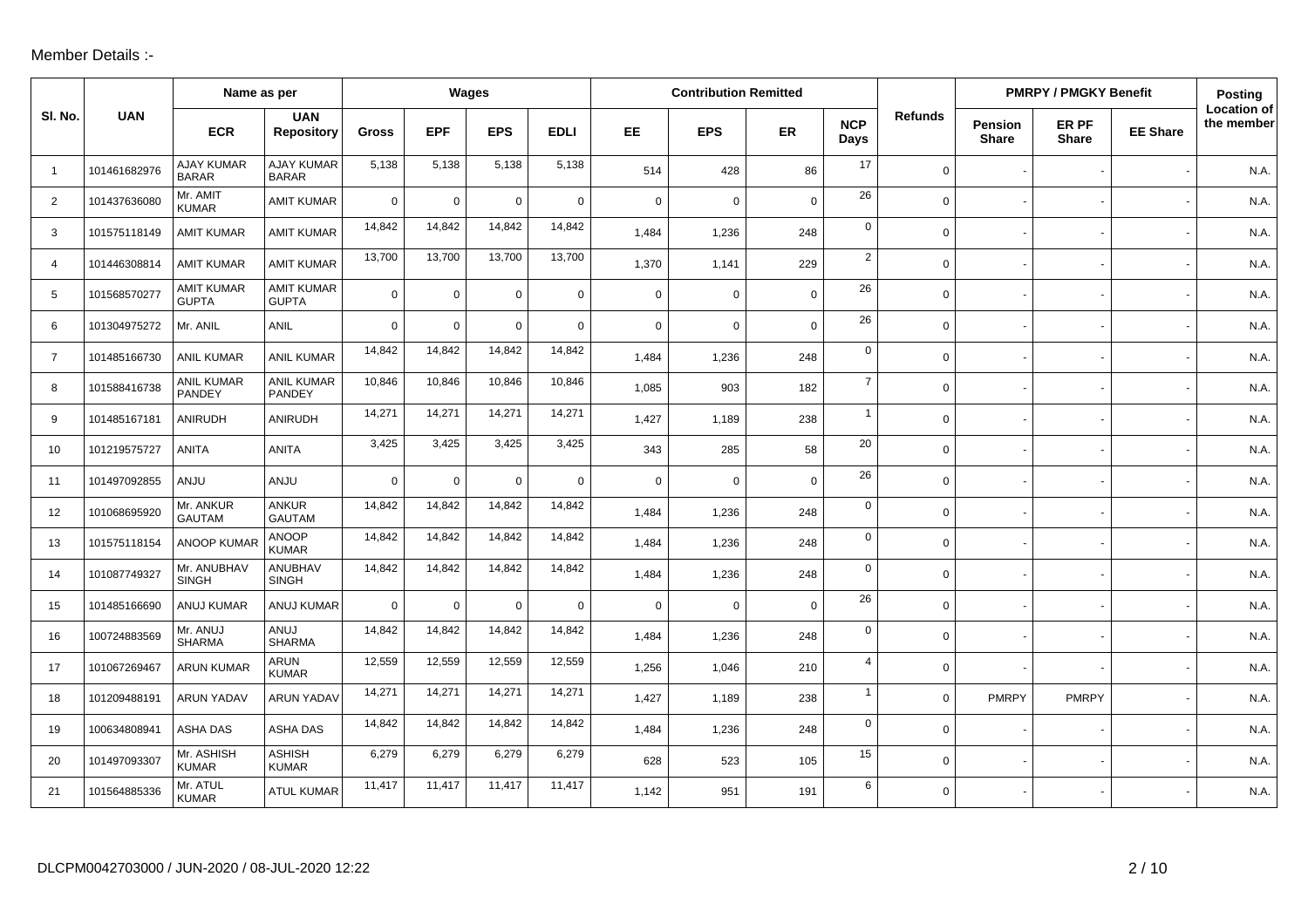|         |              | Name as per                          |                                                |                |             | Wages       |             |             | <b>Contribution Remitted</b> |             |                    |                |                         | <b>PMRPY / PMGKY Benefit</b> |                 | <b>Posting</b>                   |
|---------|--------------|--------------------------------------|------------------------------------------------|----------------|-------------|-------------|-------------|-------------|------------------------------|-------------|--------------------|----------------|-------------------------|------------------------------|-----------------|----------------------------------|
| SI. No. | <b>UAN</b>   | <b>ECR</b>                           | <b>UAN</b><br><b>Repository</b>                | <b>Gross</b>   | <b>EPF</b>  | <b>EPS</b>  | <b>EDLI</b> | EE.         | <b>EPS</b>                   | <b>ER</b>   | <b>NCP</b><br>Days | <b>Refunds</b> | Pension<br><b>Share</b> | ER PF<br><b>Share</b>        | <b>EE Share</b> | <b>Location of</b><br>the member |
| 22      | 101547181156 | Mr. AVDHESH<br><b>KUMAR</b>          | <b>AVDHESH</b><br><b>KUMAR</b>                 | $\overline{0}$ | $\mathbf 0$ | $\mathbf 0$ | $\Omega$    | $\mathbf 0$ | $\Omega$                     | $\mathbf 0$ | 26                 | $\mathbf 0$    |                         |                              |                 | N.A.                             |
| 23      | 100634810887 | <b>AVINASH</b><br><b>KUMAR</b>       | <b>AVINASH</b><br><b>KUMAR</b>                 | 14,842         | 14,842      | 14,842      | 14,842      | 1,484       | 1,236                        | 248         | $\mathbf 0$        | $\mathbf 0$    |                         |                              |                 | N.A.                             |
| 24      | 101332022605 | Mrs. BABITA                          | <b>BABITA</b>                                  | $\mathbf 0$    | $\mathbf 0$ | $\mathbf 0$ | $\mathbf 0$ | $\mathbf 0$ | $\Omega$                     | $\mathbf 0$ | 26                 | $\mathbf 0$    |                         |                              |                 | N.A.                             |
| 25      | 101047105876 | <b>BABITA</b>                        | <b>BABITA</b>                                  | $\overline{0}$ | $\mathbf 0$ | $\mathbf 0$ | $\mathbf 0$ | $\mathbf 0$ | $\Omega$                     | $\mathbf 0$ | 26                 | $\mathbf 0$    |                         |                              |                 | N.A.                             |
| 26      | 100987131212 | Mr. BAMBAM<br><b>KUMAR</b><br>PASWAN | <b>BAMBAM</b><br><b>KUMAR</b><br><b>PASWAN</b> | 11,417         | 11,417      | 11,417      | 11,417      | 1,142       | 951                          | 191         | 6                  | $\Omega$       |                         |                              |                 | N.A.                             |
| 27      | 101203164931 | Mr. BHANU<br><b>PRATAP SINGH</b>     | <b>BHANU</b><br><b>PRATAP</b><br><b>SINGH</b>  | 14,842         | 14,842      | 14,842      | 14,842      | 1,484       | 1,236                        | 248         | $\mathbf 0$        | $\Omega$       |                         |                              |                 | N.A.                             |
| 28      | 100551205569 | <b>BHARAT KR</b>                     | <b>BHARAT</b><br><b>KUMAR</b><br><b>MANDAL</b> | 12,559         | 12,559      | 12,559      | 12,559      | 1,256       | 1.046                        | 210         | $\overline{4}$     | $\Omega$       |                         |                              |                 | N.A.                             |
| 29      | 101202213967 | Mr.<br><b>BHUPENDER</b>              | <b>BHUPENDER</b>                               | 11,988         | 11,988      | 11,988      | 11,988      | 1,199       | 999                          | 200         | $5\phantom{.0}$    | $\mathbf 0$    |                         |                              |                 | N.A.                             |
| 30      | 100511755403 | Mr.<br><b>BHUPENDER</b>              | <b>BHUPENDER</b>                               | 14,842         | 14,842      | 14,842      | 14,842      | 1,484       | 1,236                        | 248         | $\mathbf 0$        | $\Omega$       |                         |                              |                 | N.A.                             |
| 31      | 101086023345 | <b>BRAJENDRA</b><br><b>KUMAR</b>     | <b>BRAJENDRA</b><br><b>KUMAR</b>               | 14,842         | 14,842      | 14,842      | 14,842      | 1,484       | 1,236                        | 248         | $\mathbf 0$        | $\mathbf 0$    |                         |                              |                 | N.A.                             |
| 32      | 101419412073 | Mr. CHANDAN                          | CHANDAN                                        | 12,559         | 12,559      | 12,559      | 12,559      | 1,256       | 1,046                        | 210         | $\overline{4}$     | $\Omega$       |                         |                              |                 | N.A.                             |
| 33      | 101068695931 | Mr. CHANDAN<br><b>KUMAR</b>          | <b>CHANDAN</b><br><b>KUMAR</b>                 | 2,283          | 2,283       | 2,283       | 2,283       | 228         | 190                          | 38          | 22                 | $\mathbf 0$    |                         |                              |                 | N.A.                             |
| 34      | 101426785411 | Mr. CHANDPAL<br><b>SHARMA</b>        | <b>CHANDER</b><br><b>PAL SHARMA</b>            | 11,988         | 11,988      | 11,988      | 11,988      | 1,199       | 999                          | 200         | $5\phantom{.0}$    | $\Omega$       | <b>PMRPY</b>            | <b>PMRPY</b>                 |                 | N.A.                             |
| 35      | 101270907713 | Ms. CHANDNI                          | CHANDNI                                        | 14,842         | 14,842      | 14,842      | 14,842      | 1,484       | 1,236                        | 248         | $\mathbf 0$        | $\Omega$       | <b>PMRPY</b>            | <b>PMRPY</b>                 |                 | N.A.                             |
| 36      | 100551201822 | DEENANATH                            | <b>DEENANATH</b>                               | $\overline{0}$ | $\mathbf 0$ | $\mathbf 0$ | $\mathbf 0$ | $\mathbf 0$ | $\Omega$                     | $\mathbf 0$ | 26                 | $\mathbf 0$    |                         |                              |                 | N.A.                             |
| 37      | 100511528677 | Mr. DEEPAK                           | <b>DEEPAK</b>                                  | 13,129         | 13,129      | 13,129      | 13,129      | 1,313       | 1,094                        | 219         | 3                  | $\mathbf 0$    |                         |                              |                 | N.A.                             |
| 38      | 101588416740 | <b>DEEPAK</b>                        | <b>DEEPAK</b>                                  | 8,563          | 8,563       | 8,563       | 8,563       | 856         | 713                          | 143         | 11                 | $\mathbf 0$    |                         |                              |                 | N.A.                             |
| 39      | 101513932510 | Mr. DEEPAK<br><b>BHILWARA</b>        | <b>DEEPAK</b><br><b>BHILWARA</b>               | 13,700         | 13,700      | 13,700      | 13,700      | 1,370       | 1,141                        | 229         | $\overline{2}$     | $\Omega$       |                         |                              |                 | N.A.                             |
| 40      | 101485167199 | <b>DEEPAK SINGH</b>                  | <b>DEEPAK</b><br><b>SINGH</b>                  | 14,842         | 14,842      | 14,842      | 14,842      | 1,484       | 1,236                        | 248         | $\mathbf 0$        | $\mathbf 0$    |                         |                              |                 | N.A.                             |
| 41      | 101517468841 | Ms. DEEPIKA                          | <b>DEEPIKA</b>                                 | 3,425          | 3,425       | 3,425       | 3,425       | 343         | 285                          | 58          | 20                 | $\mathbf 0$    |                         |                              |                 | N.A.                             |
| 42      | 100551202918 | <b>DEVRAJ</b>                        | <b>DEVRAJ</b>                                  | 13,700         | 13,700      | 13,700      | 13,700      | 1,370       | 1,141                        | 229         | $\overline{2}$     | $\Omega$       |                         |                              |                 | N.A.                             |
| 43      | 101510971925 | Mr. DHARAM<br>VEER                   | <b>DHARAM</b><br><b>VEER</b>                   | 1,142          | 1,142       | 1,142       | 1,142       | 114         | 95                           | 19          | 24                 | $\Omega$       |                         |                              |                 | N.A.                             |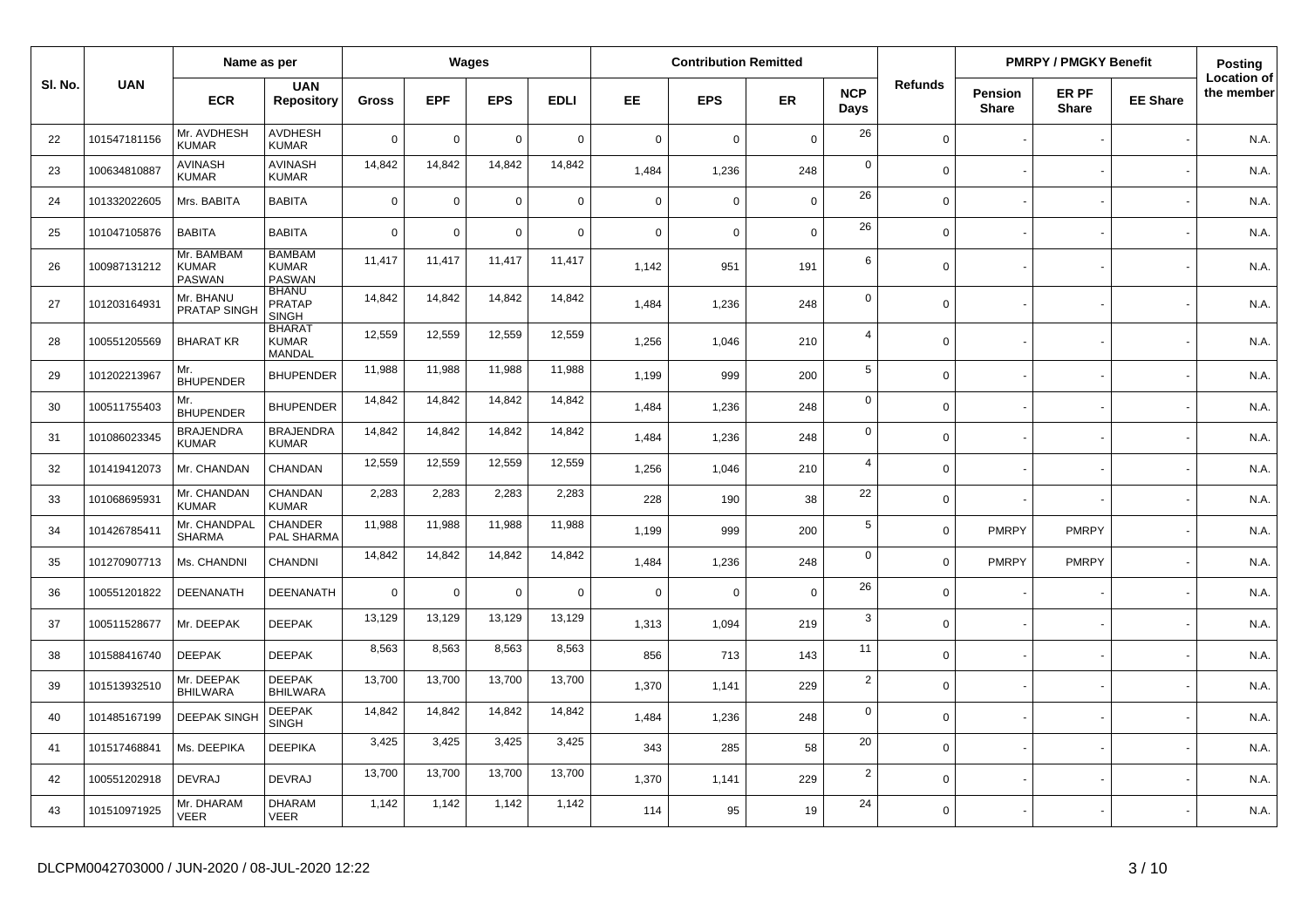|         |              | Name as per                               |                                       |                |             | Wages       |             |             | <b>Contribution Remitted</b> |             |                    |                |                                | <b>PMRPY / PMGKY Benefit</b> |                 | <b>Posting</b>                   |
|---------|--------------|-------------------------------------------|---------------------------------------|----------------|-------------|-------------|-------------|-------------|------------------------------|-------------|--------------------|----------------|--------------------------------|------------------------------|-----------------|----------------------------------|
| SI. No. | <b>UAN</b>   | <b>ECR</b>                                | <b>UAN</b><br><b>Repository</b>       | <b>Gross</b>   | <b>EPF</b>  | <b>EPS</b>  | <b>EDLI</b> | EE.         | <b>EPS</b>                   | <b>ER</b>   | <b>NCP</b><br>Days | <b>Refunds</b> | <b>Pension</b><br><b>Share</b> | ER PF<br><b>Share</b>        | <b>EE Share</b> | <b>Location of</b><br>the member |
| 44      | 101129049712 | <b>DILIP KUMAR</b>                        | <b>DILIP KUMAR</b>                    | $\overline{0}$ | $\mathsf 0$ | $\mathbf 0$ | $\mathbf 0$ | $\mathbf 0$ | $\mathbf 0$                  | $\mathbf 0$ | 26                 | $\mathbf 0$    |                                |                              |                 | N.A.                             |
| 45      | 101485167175 | <b>DINESH</b>                             | <b>DINESH</b>                         | $\overline{0}$ | $\mathsf 0$ | $\mathbf 0$ | $\mathbf 0$ | $\mathbf 0$ | $\overline{0}$               | $\mathbf 0$ | 26                 | $\Omega$       |                                |                              |                 | N.A.                             |
| 46      | 101575117156 | <b>DOLLY</b>                              | <b>DOLLY</b>                          | 13,700         | 13,700      | 13,700      | 13,700      | 1,370       | 1,141                        | 229         | $\overline{2}$     | $\Omega$       |                                |                              |                 | N.A.                             |
| 47      | 101588416729 | <b>GEETA</b>                              | <b>GEETA</b>                          | 13,700         | 13,700      | 13,700      | 13,700      | 1,370       | 1,141                        | 229         | $\overline{2}$     | $\mathbf 0$    |                                |                              |                 | N.A.                             |
| 48      | 101390362478 | Mr. GOPAL                                 | <b>GOPAL</b>                          | 14,271         | 14,271      | 14,271      | 14,271      | 1,427       | 1,189                        | 238         | $\mathbf{1}$       | $\mathbf 0$    |                                |                              |                 | N.A.                             |
| 49      | 101575118131 | <b>GULSHAN</b><br><b>KUMAR</b>            | <b>GULSHAN</b><br><b>KUMAR</b>        | 14,842         | 14,842      | 14,842      | 14,842      | 1,484       | 1,236                        | 248         | $\mathsf 0$        | $\mathbf 0$    |                                |                              |                 | N.A.                             |
| 50      | 100566163256 | Mr. GYAN<br>SINGH                         | <b>GYAN SINGH</b>                     | $\overline{0}$ | $\mathbf 0$ | $\mathbf 0$ | $\mathbf 0$ | $\mathsf 0$ | $\overline{0}$               | $\mathbf 0$ | 26                 | $\mathsf 0$    |                                |                              |                 | N.A.                             |
| 51      | 100566333717 | <b>HARIBILASH</b><br>SINGH                | <b>HARIBILASH</b><br><b>SINGH</b>     | 9,704          | 9,704       | 9,704       | 9,704       | 970         | 808                          | 162         | 9                  | $\mathbf 0$    |                                |                              |                 | N.A.                             |
| 52      | 101186798598 | <b>HARISH KUMA</b>                        | <b>HARISH</b><br><b>KUMAR</b>         | 14,842         | 14,842      | 14,842      | 14,842      | 1,484       | 1,236                        | 248         | $\mathbf 0$        | $\mathbf 0$    | <b>PMRPY</b>                   | <b>PMRPY</b>                 |                 | N.A.                             |
| 53      | 101291423288 | Mr. HIRA LAL<br>SAHU                      | <b>HIRA LAL</b><br>SAHU               | 14,842         | 14,842      | 14,842      | 14,842      | 1,484       | 1,236                        | 248         | $\mathbf 0$        | $\Omega$       |                                |                              |                 | N.A.                             |
| 54      | 101393221463 | Mrs.<br><b>INDRAWATI</b>                  | <b>INDRAWATI</b>                      | 10,846         | 10,846      | 10,846      | 10,846      | 1,085       | 903                          | 182         | $\overline{7}$     | $\mathbf 0$    |                                |                              |                 | N.A.                             |
| 55      | 101452109726 | Mr. JAI<br><b>BHAGWAN</b><br><b>SINGH</b> | JAI<br><b>BHAGWAN</b><br><b>SINGH</b> | 13,700         | 13,700      | 13,700      | 13,700      | 1,370       | 1,141                        | 229         | $\overline{2}$     | $\mathbf 0$    |                                |                              |                 | N.A.                             |
| 56      | 101543493072 | <b>JITIN</b>                              | <b>JITIN</b>                          | $\overline{0}$ | $\mathbf 0$ | $\mathbf 0$ | $\Omega$    | $\mathsf 0$ | $\Omega$                     | $\Omega$    | 26                 | $\Omega$       |                                |                              |                 | N.A.                             |
| 57      | 101568570265 | <b>JOGINDER</b><br><b>SINGH</b>           | <b>JOGINDER</b><br><b>SINGH</b>       | 14,842         | 14,842      | 14,842      | 14,842      | 1,484       | 1,236                        | 248         | $\mathbf 0$        | $\mathbf 0$    |                                |                              |                 | N.A.                             |
| 58      | 101414468451 | Mrs. KAILASH<br><b>DEVI</b>               | <b>KAILASH</b><br><b>DEVI</b>         | 14,271         | 14,271      | 14,271      | 14,271      | 1,427       | 1,189                        | 238         | $\mathbf{1}$       | $\mathbf 0$    |                                |                              |                 | N.A.                             |
| 59      | 101497093311 | Mr. KAMLESH<br><b>KUMAR</b>               | <b>KAMLESH</b><br><b>KUMAR</b>        | 10,275         | 10,275      | 10,275      | 10,275      | 1,028       | 856                          | 172         | 8                  | $\Omega$       |                                |                              |                 | N.A.                             |
| 60      | 101228120643 | Mr. KAPIL                                 | <b>KAPIL</b>                          | 14,842         | 14,842      | 14,842      | 14,842      | 1,484       | 1,236                        | 248         | $\mathbf 0$        | $\Omega$       |                                |                              |                 | N.A.                             |
| 61      | 100758416227 | Mr. KARTIK                                | <b>KARTIK</b>                         | 14,842         | 14,842      | 14,842      | 14,842      | 1,484       | 1,236                        | 248         | $\mathsf 0$        | $\Omega$       |                                |                              |                 | N.A.                             |
| 62      | 101497092840 | <b>KOMAL KUMAR</b>                        | <b>KOMAL</b><br><b>KUMARI</b>         | 10,846         | 10,846      | 10,846      | 10,846      | 1,085       | 903                          | 182         | $\overline{7}$     | $\Omega$       |                                |                              |                 | N.A.                             |
| 63      | 101272833502 | Mr. KULDEEP<br><b>KUMAR</b>               | <b>KULDEEP</b><br><b>KUMAR</b>        | $\overline{0}$ | $\mathbf 0$ | $\mathbf 0$ | $\mathbf 0$ | $\mathbf 0$ | $\mathbf 0$                  | $\mathbf 0$ | 26                 | $\mathbf 0$    |                                |                              |                 | N.A.                             |
| 64      | 101419412127 | LOKENDRA<br><b>KUMAR</b>                  | <b>LOKENDRA</b><br><b>KUMAR</b>       | $\overline{0}$ | $\mathbf 0$ | $\mathbf 0$ | $\Omega$    | $\mathbf 0$ | $\Omega$                     | $\Omega$    | 26                 | $\Omega$       |                                |                              |                 | N.A.                             |
| 65      | 100551203135 | <b>MAMTA</b>                              | <b>MAMTA</b>                          | 14,842         | 14,842      | 14,842      | 14,842      | 1,484       | 1,236                        | 248         | $\mathbf 0$        | $\Omega$       |                                |                              |                 | N.A.                             |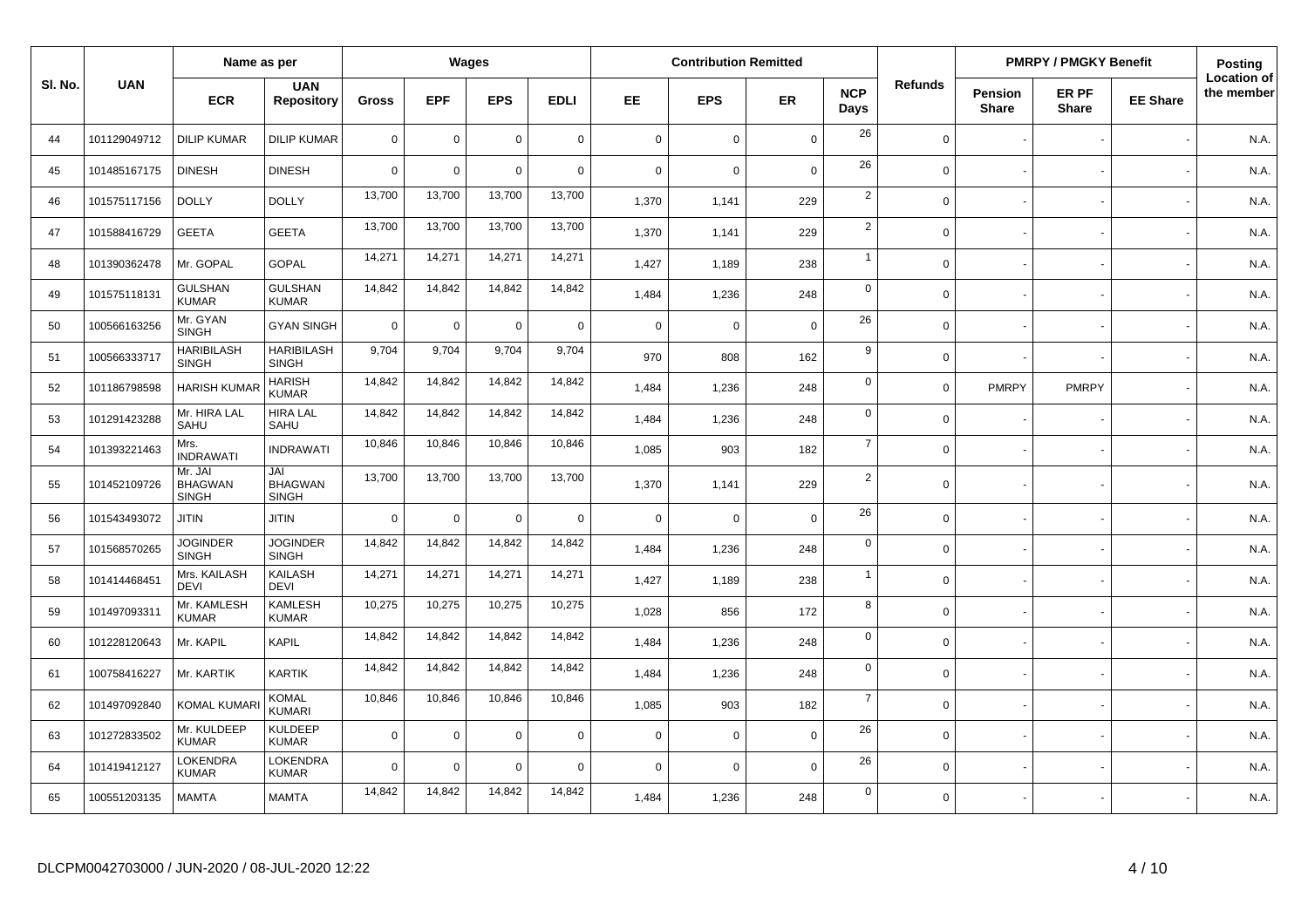|         |              | Name as per                    |                                               |                |             | Wages       |             |             | <b>Contribution Remitted</b> |             |                    |                |                         | <b>PMRPY / PMGKY Benefit</b> |                 | <b>Posting</b>                   |
|---------|--------------|--------------------------------|-----------------------------------------------|----------------|-------------|-------------|-------------|-------------|------------------------------|-------------|--------------------|----------------|-------------------------|------------------------------|-----------------|----------------------------------|
| SI. No. | <b>UAN</b>   | <b>ECR</b>                     | <b>UAN</b><br><b>Repository</b>               | <b>Gross</b>   | <b>EPF</b>  | <b>EPS</b>  | <b>EDLI</b> | EE          | <b>EPS</b>                   | ER          | <b>NCP</b><br>Days | <b>Refunds</b> | Pension<br><b>Share</b> | ER PF<br><b>Share</b>        | <b>EE Share</b> | <b>Location of</b><br>the member |
| 66      | 101226699638 | <b>MANISH KUMAF</b>            | MANISH<br>KUMAR                               | 14,842         | 14,842      | 14,842      | 14,842      | 1,484       | 1,236                        | 248         | $\mathbf 0$        | $\Omega$       | <b>PMRPY</b>            | <b>PMRPY</b>                 |                 | N.A.                             |
| 67      | 101485165540 | Mr. MANOJ                      | <b>MANOJ</b><br><b>KUMAR</b>                  | $\Omega$       | $\mathbf 0$ | $\mathbf 0$ | $\mathbf 0$ | $\mathbf 0$ | $\mathbf 0$                  | $\mathbf 0$ | 26                 | $\Omega$       |                         |                              |                 | N.A.                             |
| 68      | 101176538245 | Mr. MANOJ<br><b>KUMAR</b>      | <b>MANOJ</b><br><b>KUMAR</b>                  | 13,700         | 13,700      | 13,700      | 13,700      | 1,370       | 1,141                        | 229         | $\sqrt{2}$         | $\mathbf 0$    |                         |                              |                 | N.A.                             |
| 69      | 101497092864 | <b>MANOJ</b><br><b>PASWAN</b>  | <b>MANOJ</b><br><b>PASWAN</b>                 | 14,842         | 14,842      | 14,842      | 14,842      | 1,484       | 1,236                        | 248         | $\mathbf 0$        | $\Omega$       |                         |                              |                 | N.A.                             |
| 70      | 100551203616 | <b>MANTUN</b>                  | <b>MANTUN</b>                                 | 14,271         | 14,271      | 14,271      | 14,271      | 1,427       | 1,189                        | 238         | $\overline{1}$     | $\mathbf 0$    |                         |                              |                 | N.A.                             |
| 71      | 100732911407 | Mr. MD RIZWAN<br>ALAM          | <b>MD RIZWAN</b><br><b>ALAM</b>               | 14,842         | 14,842      | 14,842      | 14,842      | 1,484       | 1,236                        | 248         | $\mathbf 0$        | $\Omega$       |                         |                              |                 | N.A.                             |
| 72      | 101458714839 | <b>MILAN CHELL</b>             | <b>MILAN CHELL</b>                            | $\overline{0}$ | $\mathbf 0$ | $\mathbf 0$ | $\mathbf 0$ | $\mathbf 0$ | $\mathbf 0$                  | $\mathbf 0$ | 26                 | $\mathbf 0$    |                         |                              |                 | N.A.                             |
| 73      | 101575118112 | <b>MITHUN KUMA</b>             | <b>MITHUN</b><br><b>KUMAR</b>                 | $\Omega$       | $\mathbf 0$ | $\mathbf 0$ | $\mathbf 0$ | $\mathbf 0$ | $\Omega$                     | $\mathbf 0$ | 26                 | $\mathbf 0$    |                         |                              |                 | N.A.                             |
| 74      | 100876013439 | Mr. MOHD<br>KURBAN             | <b>MOHD</b><br><b>KURBAN</b>                  | 14,842         | 14,842      | 14,842      | 14,842      | 1,484       | 1,236                        | 248         | $\mathbf 0$        | $\mathbf 0$    |                         |                              |                 | N.A.                             |
| 75      | 101425713674 | Ms. MOHINI                     | <b>MOHINI</b>                                 | 3,996          | 3,996       | 3,996       | 3,996       | 400         | 333                          | 67          | 19                 | $\mathbf 0$    | <b>PMRPY</b>            | <b>PMRPY</b>                 |                 | N.A.                             |
| 76      | 101167949217 | Mr.<br><b>MUINUDDEEN</b>       | MUINUDDEE<br>N                                | 14,842         | 14,842      | 14,842      | 14,842      | 1,484       | 1,236                        | 248         | $\mathbf 0$        | $\mathbf 0$    |                         |                              |                 | N.A.                             |
| 77      | 101528815510 | <b>MUKESH</b><br><b>KUMAR</b>  | <b>MUKESH</b><br><b>KUMAR</b>                 | 14,842         | 14,842      | 14,842      | 14,842      | 1,484       | 1,236                        | 248         | $\mathbf 0$        | $\Omega$       |                         |                              |                 | N.A.                             |
| 78      | 101506520473 | <b>MUKESH</b><br><b>KUMAR</b>  | <b>MUKESH</b><br><b>KUMAR</b>                 | $\Omega$       | $\mathbf 0$ | $\mathbf 0$ | $\mathbf 0$ | $\mathbf 0$ | $\mathbf 0$                  | $\mathbf 0$ | 26                 | $\mathbf 0$    |                         |                              |                 | N.A.                             |
| 79      | 101087749287 | Mr. MUKESH<br>KUMAR GUPT/      | <b>MUKESH</b><br><b>KUMAR</b><br><b>GUPTA</b> | 14,842         | 14,842      | 14,842      | 14,842      | 1,484       | 1,236                        | 248         | $\mathbf 0$        | $\Omega$       |                         |                              |                 | N.A.                             |
| 80      | 101114907546 | Mr. MURTAZA<br><b>ANSARI</b>   | <b>MURTAZA</b><br><b>ANSARI</b>               | 14,842         | 14,842      | 14,842      | 14,842      | 1,484       | 1,236                        | 248         | $\mathbf 0$        | $\mathbf 0$    |                         |                              |                 | N.A.                             |
| 81      | 101414502106 | Mr. NAR SINGH<br><b>KUMAR</b>  | <b>NAR SINGH</b><br><b>KUMAR</b>              | 13,700         | 13,700      | 13,700      | 13,700      | 1,370       | 1,141                        | 229         | $\overline{2}$     | $\Omega$       |                         |                              |                 | N.A.                             |
| 82      | 100516642553 | Mr. NARENDER<br><b>SINGH</b>   | <b>NARENDER</b><br><b>SINGH</b>               | 7,992          | 7,992       | 7,992       | 7,992       | 799         | 666                          | 133         | 12                 | $\mathbf 0$    |                         |                              |                 | N.A.                             |
| 83      | 101513328761 | Mr. NAVEEN<br><b>KUMAR</b>     | <b>NAVEEN</b><br><b>KUMAR</b>                 | 14,271         | 14,271      | 14,271      | 14,271      | 1,427       | 1,189                        | 238         | $\overline{1}$     | $\Omega$       |                         |                              |                 | N.A.                             |
| 84      | 101366306549 | <b>NAVEEN</b><br><b>TIWARI</b> | <b>NAVEEN</b><br><b>TIWARI</b>                | 6,850          | 6,850       | 6,850       | 6,850       | 685         | 571                          | 114         | 14                 | $\Omega$       |                         |                              |                 | N.A.                             |
| 85      | 101446308748 | Mr. NEERAJ<br><b>KUMAR</b>     | <b>NEERAJ</b><br><b>KUMAR</b>                 | 13,700         | 13,700      | 13,700      | 13,700      | 1,370       | 1,141                        | 229         | $\overline{2}$     | $\mathbf 0$    |                         |                              |                 | N.A.                             |
| 86      | 101497092893 | <b>NEETU</b>                   | <b>NEETU</b>                                  | $\Omega$       | $\Omega$    | $\mathbf 0$ | $\mathbf 0$ | $\mathbf 0$ | $\Omega$                     | $\mathbf 0$ | 26                 | $\Omega$       |                         |                              |                 | N.A.                             |
| 87      | 101458714825 | NIPU DEVI                      | NIPU DEVI                                     | 14,842         | 14,842      | 14,842      | 14,842      | 1,484       | 1,236                        | 248         | $\mathbf 0$        | $\Omega$       |                         |                              |                 | N.A.                             |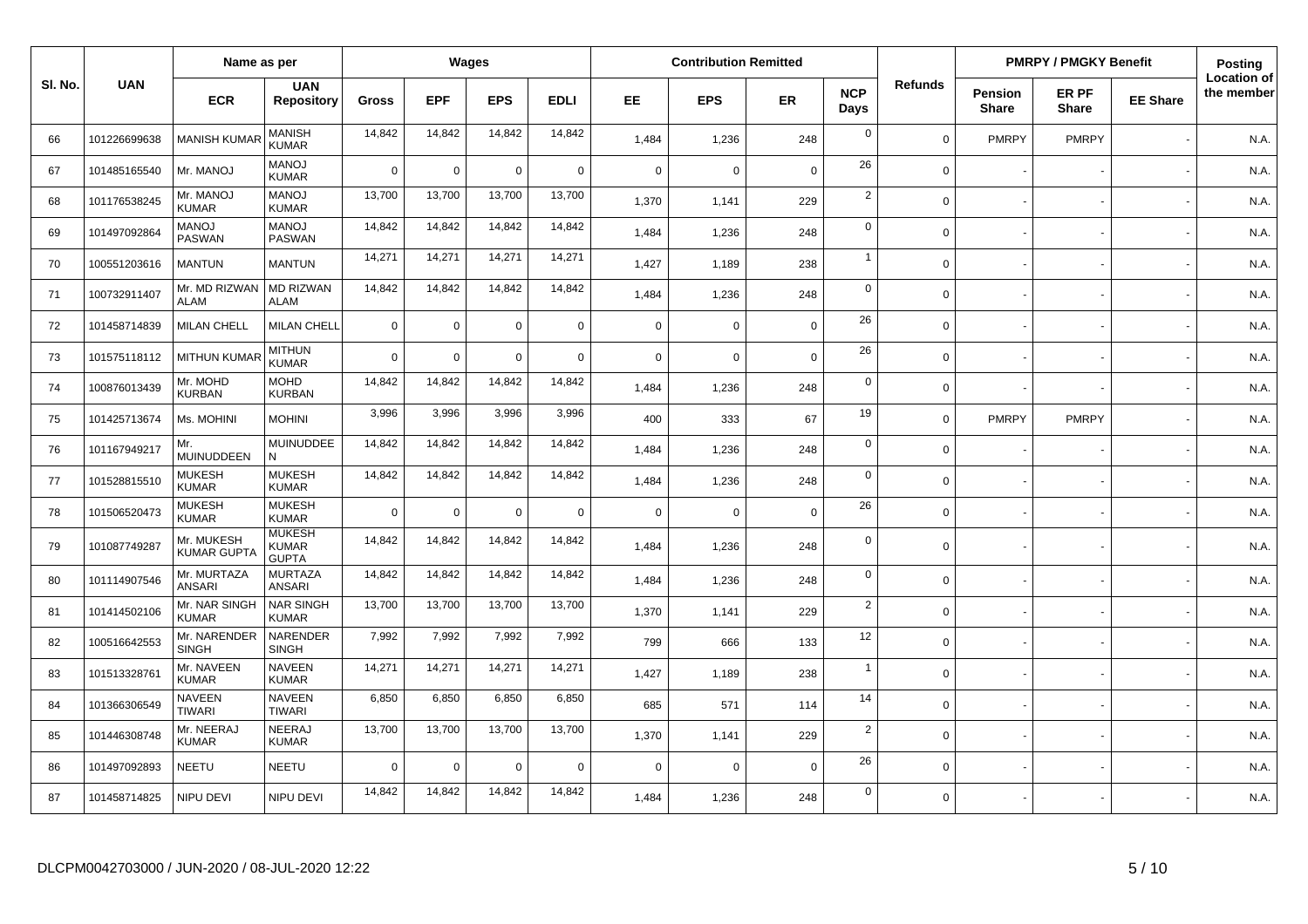|         |              | Name as per                                |                                                |                |             | Wages       |             |             | <b>Contribution Remitted</b> |             |                    |                |                  | <b>PMRPY / PMGKY Benefit</b> |                 | Posting                          |
|---------|--------------|--------------------------------------------|------------------------------------------------|----------------|-------------|-------------|-------------|-------------|------------------------------|-------------|--------------------|----------------|------------------|------------------------------|-----------------|----------------------------------|
| SI. No. | <b>UAN</b>   | <b>ECR</b>                                 | <b>UAN</b><br><b>Repository</b>                | Gross          | <b>EPF</b>  | <b>EPS</b>  | <b>EDLI</b> | EE.         | <b>EPS</b>                   | <b>ER</b>   | <b>NCP</b><br>Days | <b>Refunds</b> | Pension<br>Share | ER PF<br><b>Share</b>        | <b>EE Share</b> | <b>Location of</b><br>the member |
| 88      | 101485167201 | <b>NITESH KUMAF</b>                        | <b>NITESH</b><br><b>KUMAR</b>                  | 14,271         | 14,271      | 14,271      | 14,271      | 1,427       | 1,189                        | 238         | $\overline{1}$     | $\Omega$       |                  |                              |                 | N.A.                             |
| 89      | 101114907648 | Mr. ONKAR<br><b>KUMAR</b><br><b>PASWAN</b> | <b>ONKAR</b><br><b>KUMAR</b><br><b>PASWAN</b>  | 13,700         | 13,700      | 13,700      | 13,700      | 1,370       | 1,141                        | 229         | $\overline{2}$     | $\Omega$       |                  |                              |                 | N.A.                             |
| 90      | 101107180683 | <b>PAVNESH</b><br><b>KUMAR</b>             | <b>PAVNESH</b><br><b>KUMAR</b>                 | $\Omega$       | $\mathbf 0$ | $\mathbf 0$ | $\mathbf 0$ | $\mathbf 0$ | $\Omega$                     | $\Omega$    | 26                 | $\Omega$       |                  |                              |                 | N.A.                             |
| 91      | 100551202960 | PAWAN II                                   | PAWAN                                          | 14,842         | 14,842      | 14,842      | 14,842      | 1,484       | 1,236                        | 248         | $\pmb{0}$          | $\Omega$       |                  |                              |                 | N.A.                             |
| 92      | 101408083152 | Mr.<br>PHAHIMUDDEE<br>N                    | PHAHIMUDD<br><b>EEN</b>                        | 14,271         | 14,271      | 14,271      | 14,271      | 1,427       | 1,189                        | 238         | $\overline{1}$     | $\Omega$       |                  |                              |                 | N.A.                             |
| 93      | 101471375530 | PINTU GAUTAM                               | <b>PINTU</b><br><b>GAUTAM</b>                  | $\overline{0}$ | $\mathbf 0$ | $\mathbf 0$ | $\mathbf 0$ | $\mathsf 0$ | $\mathbf 0$                  | $\mathbf 0$ | 26                 | $\mathbf 0$    |                  |                              |                 | N.A.                             |
| 94      | 101575118120 | <b>POOJA</b>                               | <b>POOJA</b>                                   | $\overline{0}$ | $\mathbf 0$ | $\mathbf 0$ | $\mathbf 0$ | $\mathbf 0$ | $\Omega$                     | $\mathbf 0$ | 26                 | $\mathbf 0$    |                  |                              |                 | N.A.                             |
| 95      | 101217651935 | Ms. POOJA<br><b>KUMARI</b>                 | <b>POOJA</b><br><b>KUMARI</b>                  | 14,842         | 14,842      | 14,842      | 14,842      | 1,484       | 1,236                        | 248         | $\mathbf 0$        | $\mathbf 0$    |                  |                              |                 | N.A.                             |
| 96      | 101419412136 | PRABHA DEVI                                | <b>PRABHA</b><br><b>DEVI</b>                   | 14,271         | 14,271      | 14,271      | 14,271      | 1,427       | 1,189                        | 238         | $\overline{1}$     | $\mathbf 0$    | <b>PMRPY</b>     | <b>PMRPY</b>                 |                 | N.A.                             |
| 97      | 101461948580 | Mr. PRADEEP<br><b>ASWAL</b>                | PRADEEP<br><b>ASWAL</b>                        | $\overline{0}$ | $\mathbf 0$ | $\mathbf 0$ | $\mathbf 0$ | $\mathbf 0$ | $\Omega$                     | $\mathbf 0$ | 26                 | $\Omega$       |                  |                              |                 | N.A.                             |
| 98      | 100512304105 | Mr. PRADEEP<br><b>KUMAR SINGH</b>          | <b>PRADEEP</b><br><b>KUMAR</b><br><b>SINGH</b> | 14,531         | 14,531      | 14,531      | 14,531      | 1,453       | 1,210                        | 243         | 5                  | $\mathbf 0$    |                  |                              |                 | N.A.                             |
| 99      | 101528815534 | PRADESH                                    | PRADESH                                        | $\Omega$       | $\mathbf 0$ | $\mathbf 0$ | $\mathbf 0$ | $\mathsf 0$ | $\Omega$                     | $\Omega$    | 26                 | $\Omega$       |                  |                              |                 | N.A.                             |
| 100     | 100702503916 | Mr. PRAKASH<br><b>SINGH BISHT</b>          | <b>PRAKASH</b><br><b>SINGH BISHT</b>           | 14,842         | 14,842      | 14,842      | 14,842      | 1,484       | 1,236                        | 248         | $\mathbf 0$        | $\Omega$       |                  |                              |                 | N.A.                             |
| 101     | 101508095879 | <b>PREETI</b>                              | PREETI                                         | 9,704          | 9,704       | 9,704       | 9,704       | 970         | 808                          | 162         | 9                  | $\Omega$       |                  |                              |                 | N.A.                             |
| 102     | 101458714936 | PREM CHAND                                 | PREM<br><b>CHAND</b>                           | 13,129         | 13,129      | 13,129      | 13,129      | 1,313       | 1,094                        | 219         | 3                  | $\Omega$       |                  |                              |                 | N.A.                             |
| 103     | 101270907692 | Mr.<br>PREMNARAYAN   AN                    | PREMNARAY                                      | $\Omega$       | $\mathbf 0$ | $\mathbf 0$ | $\mathbf 0$ | $\mathbf 0$ | $\Omega$                     | $\mathbf 0$ | 26                 | $\Omega$       |                  |                              |                 | N.A.                             |
| 104     | 100738522606 | Ms. PRIYANKA                               | <b>PRIYANKA</b>                                | 14,842         | 14,842      | 14,842      | 14,842      | 1,484       | 1,236                        | 248         | $\mathbf 0$        | $\Omega$       |                  |                              |                 | N.A.                             |
| 105     | 101048119563 | Mr. PYARE LAL                              | PYARE LAL                                      | 10,275         | 10,275      | 10,275      | 10,275      | 1,028       | 856                          | 172         | 8                  | $\mathbf 0$    |                  |                              |                 | N.A.                             |
| 106     | 101361915112 | Mr.<br><b>RAGHUNANDA</b><br>N KUMAR        | <b>RAGHUNAND</b><br>AN KUMAR                   | 14,842         | 14,842      | 14,842      | 14,842      | 1,484       | 1,236                        | 248         | $\mathbf 0$        | $\mathbf 0$    | <b>PMRPY</b>     | <b>PMRPY</b>                 |                 | N.A.                             |
| 107     | 101278724544 | Mr. RAHUL<br><b>KUMAR</b>                  | <b>RAHUL</b><br><b>KUMAR</b>                   | $\overline{0}$ | $\mathbf 0$ | $\mathbf 0$ | $\mathbf 0$ | $\mathbf 0$ | $\Omega$                     | $\mathbf 0$ | 26                 | $\Omega$       |                  |                              |                 | N.A.                             |
| 108     | 101174925277 | Mr. RAJ KISHOR   RAJ KISHOR                |                                                | 3,996          | 3,996       | 3,996       | 3,996       | 400         | 333                          | 67          | 19                 | $\Omega$       |                  |                              |                 | N.A.                             |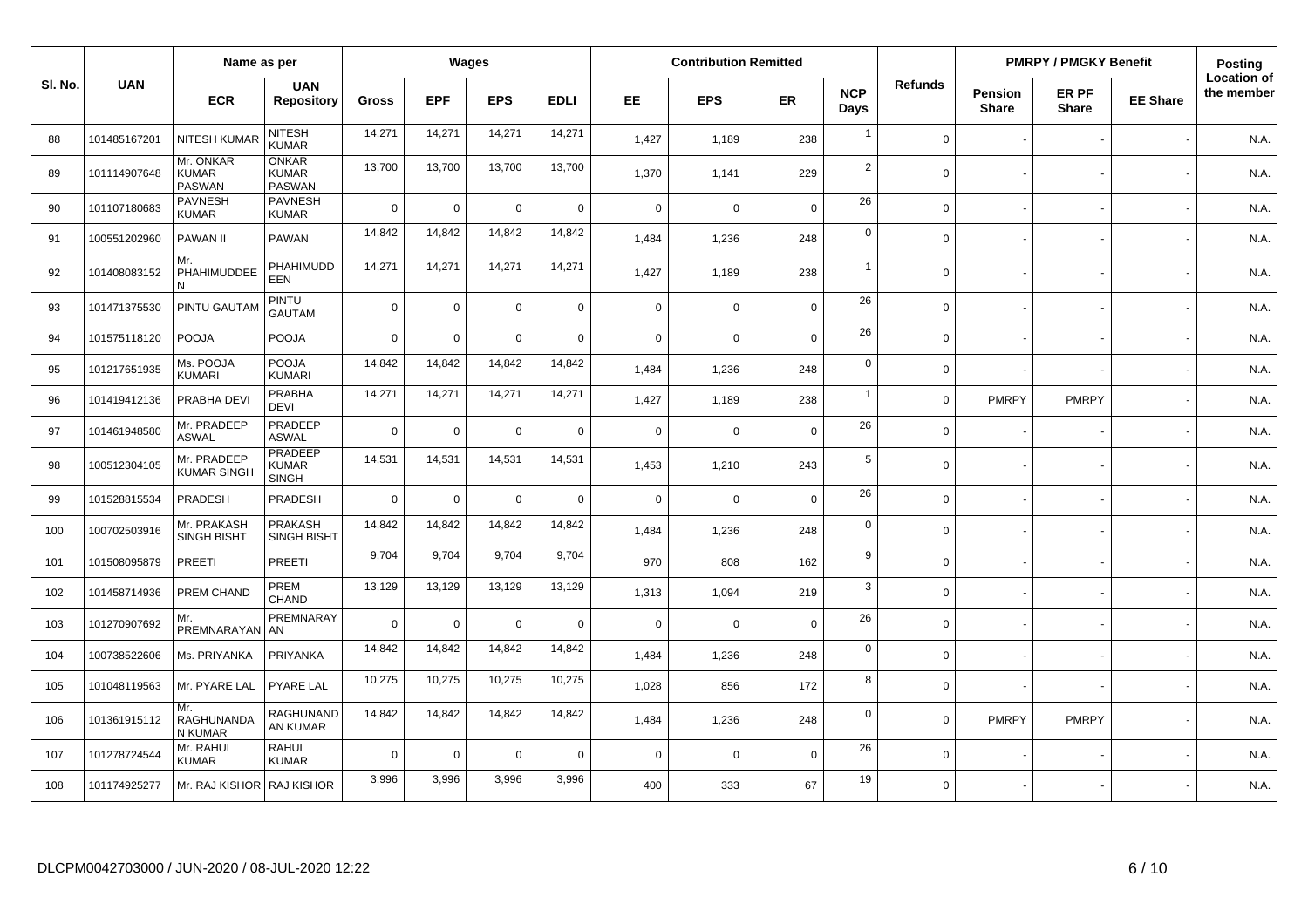|         |              | Name as per                          |                                                |              |             | Wages          |             |             | <b>Contribution Remitted</b> |                |                    |                |                         | <b>PMRPY / PMGKY Benefit</b> |                 | <b>Posting</b>                   |
|---------|--------------|--------------------------------------|------------------------------------------------|--------------|-------------|----------------|-------------|-------------|------------------------------|----------------|--------------------|----------------|-------------------------|------------------------------|-----------------|----------------------------------|
| SI. No. | <b>UAN</b>   | <b>ECR</b>                           | <b>UAN</b><br><b>Repository</b>                | <b>Gross</b> | <b>EPF</b>  | <b>EPS</b>     | <b>EDLI</b> | EE          | <b>EPS</b>                   | ER             | <b>NCP</b><br>Days | <b>Refunds</b> | Pension<br><b>Share</b> | ER PF<br><b>Share</b>        | <b>EE Share</b> | <b>Location of</b><br>the member |
| 109     | 101151377040 | Mr. RAJ KUMAR                        | RAJ KUMAR                                      | 14,842       | 14,842      | 14,842         | 14,842      | 1,484       | 1,236                        | 248            | $\mathbf 0$        | $\Omega$       |                         |                              |                 | N.A.                             |
| 110     | 100892801306 | Mr. RAJ SINGH                        | RAJ SINGH                                      | $\Omega$     | 0           | $\overline{0}$ | $\mathsf 0$ | $\mathbf 0$ | $\Omega$                     | $\mathbf 0$    | 26                 | $\Omega$       |                         |                              |                 | N.A.                             |
| 111     | 100532996867 | RAJA RAM                             | RAJA RAM                                       | 13,700       | 13,700      | 13,700         | 13,700      | 1,370       | 1,141                        | 229            | $\overline{2}$     | $\Omega$       |                         |                              |                 | N.A.                             |
| 112     | 101517468839 | Mr. RAJEEV<br><b>KUMAR</b>           | <b>RAJEEV</b><br><b>KUMAR</b>                  | $\mathbf 0$  | 0           | $\Omega$       | $\mathsf 0$ | $\mathbf 0$ | $\Omega$                     | $\mathbf 0$    | 26                 | $\Omega$       |                         |                              |                 | N.A.                             |
| 113     | 100670983854 | Mr. RAJESH                           | <b>RAJESH</b>                                  | $\mathbf 0$  | 0           | $\Omega$       | $\mathbf 0$ | $\mathbf 0$ | $\mathbf 0$                  | $\mathbf 0$    | 26                 | $\Omega$       |                         |                              |                 | N.A.                             |
| 114     | 101471375553 | <b>RAJESH KUMAF</b>                  | <b>RAJESH</b><br><b>KUMAR</b>                  | $\Omega$     | 0           | $\Omega$       | $\mathbf 0$ | $\mathbf 0$ | $\mathbf 0$                  | $\mathbf 0$    | 26                 | $\Omega$       |                         |                              |                 | N.A.                             |
| 115     | 100566256947 | RAJU KR                              | RAJU KUMAR                                     | 14,842       | 14,842      | 14,842         | 14,842      | 1,484       | 1,236                        | 248            | $\mathbf 0$        | $\mathbf 0$    |                         |                              |                 | N.A.                             |
| 116     | 101365562711 | Mr. RAKESH<br><b>KUMAR JHA</b>       | <b>RAKESH</b><br><b>KUMAR JHA</b>              | 14,842       | 14,842      | 14,842         | 14,842      | 1,484       | 1,236                        | 248            | $\mathbf 0$        | $\Omega$       |                         |                              |                 | N.A.                             |
| 117     | 101386670379 | Mr. RAKESH<br><b>KUMAR</b><br>NAMDEV | <b>RAKESH</b><br><b>KUMAR</b><br><b>NAMDEV</b> | 14,842       | 14,842      | 14,842         | 14,842      | 1,484       | 1,236                        | 248            | $\mathbf 0$        | $\Omega$       | <b>PMRPY</b>            | <b>PMRPY</b>                 |                 | N.A.                             |
| 118     | 101528815523 | <b>RAM ASHISH</b>                    | <b>RAM ASHISH</b>                              | 10,275       | 10,275      | 10,275         | 10,275      | 1,028       | 856                          | 172            | 8                  | $\Omega$       |                         |                              |                 | N.A.                             |
| 119     | 101485166748 | <b>RAM KUMAR</b>                     | <b>RAM KUMAR</b>                               | 11,417       | 11,417      | 11,417         | 11,417      | 1,142       | 951                          | 191            | 6                  | $\Omega$       |                         |                              |                 | N.A.                             |
| 120     | 100551205697 | <b>RAM KUMAR</b>                     | <b>RAM KUMAR</b>                               | 14,842       | 14,842      | 14,842         | 14,842      | 1,484       | 1,236                        | 248            | $\mathbf 0$        | $\Omega$       |                         |                              |                 | N.A.                             |
| 121     | 101419412087 | <b>RAM MOHAN</b>                     | <b>RAM MOHAN</b>                               | $\mathbf 0$  | 0           | $\Omega$       | $\mathbf 0$ | $\mathbf 0$ | $\mathbf 0$                  | $\mathbf 0$    | 26                 | $\Omega$       |                         |                              |                 | N.A.                             |
| 122     | 101471580037 | Mr. RAM ROOP                         | <b>RAM ROOP</b>                                | $\Omega$     | $\mathbf 0$ | $\Omega$       | $\mathbf 0$ | $\mathbf 0$ | $\mathbf 0$                  | $\mathbf 0$    | 26                 | $\Omega$       |                         |                              |                 | N.A.                             |
| 123     | 100474379243 | Ms. RANI DEVI                        | <b>RANI DEVI</b>                               | 14,271       | 14,271      | 14,271         | 14,271      | 1,427       | 1,189                        | 238            | $\overline{1}$     | $\Omega$       |                         |                              |                 | N.A.                             |
| 124     | 101497781040 | <b>RANI KASHYAF</b>                  | RANI<br>KASHYAP                                | $\mathbf 0$  | $\mathbf 0$ | $\Omega$       | $\mathbf 0$ | $\mathbf 0$ | $\mathbf 0$                  | $\overline{0}$ | 26                 | $\Omega$       |                         |                              |                 | N.A.                             |
| 125     | 100532995380 | Mr. RANJAN<br><b>KUMAR</b>           | <b>RANJAN</b><br><b>KUMAR</b>                  | 14,842       | 14,842      | 14,842         | 14,842      | 1.484       | 1,236                        | 248            | $\mathbf 0$        | $\Omega$       |                         |                              |                 | N.A.                             |
| 126     | 101419412162 | RAVI KUMAR                           | RAVI KUMAR                                     | 14,271       | 14,271      | 14,271         | 14,271      | 1,427       | 1,189                        | 238            | $\overline{1}$     | $\Omega$       |                         |                              |                 | N.A.                             |
| 127     | 100566255383 | <b>RAVINDER</b>                      | <b>RAVINDRA</b><br><b>RAUT</b>                 | 14,842       | 14,842      | 14,842         | 14,842      | 1.484       | 1,236                        | 248            | $\mathbf 0$        | $\Omega$       |                         |                              |                 | N.A.                             |
| 128     | 101294106801 | RAZ TEJA                             | RAZ TEJA                                       | 8,563        | 8,563       | 8,563          | 8,563       | 856         | 713                          | 143            | 11                 | $\Omega$       |                         |                              |                 | N.A.                             |
| 129     | 101299226232 | Mr. RITU                             | <b>RITU</b>                                    | 10,275       | 10,275      | 10,275         | 10,275      | 1,028       | 856                          | 172            | 8                  | $\Omega$       |                         |                              |                 | N.A.                             |
| 130     | 101368264694 | Mrs. RUMA                            | <b>RUMA</b>                                    | 14,842       | 14,842      | 14,842         | 14,842      | 1.484       | 1,236                        | 248            | $\mathbf 0$        | $\Omega$       | <b>PMRPY</b>            | <b>PMRPY</b>                 |                 | N.A.                             |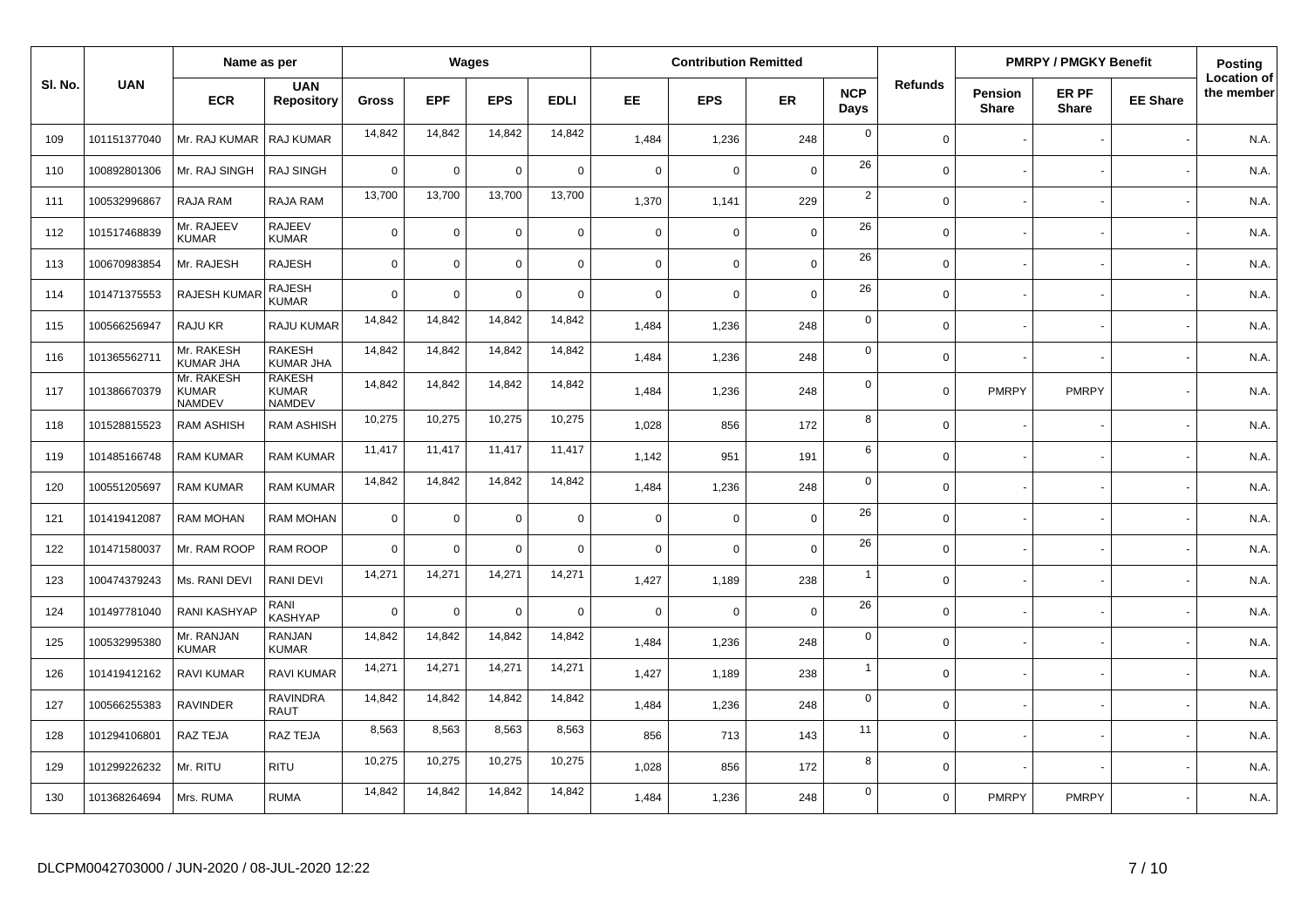|         |              | Name as per                                     |                                                 |                |             | Wages       |             |             | <b>Contribution Remitted</b> |             |                    |                |                                | <b>PMRPY / PMGKY Benefit</b> |                 | Posting                          |
|---------|--------------|-------------------------------------------------|-------------------------------------------------|----------------|-------------|-------------|-------------|-------------|------------------------------|-------------|--------------------|----------------|--------------------------------|------------------------------|-----------------|----------------------------------|
| SI. No. | <b>UAN</b>   | <b>ECR</b>                                      | <b>UAN</b><br><b>Repository</b>                 | <b>Gross</b>   | <b>EPF</b>  | <b>EPS</b>  | <b>EDLI</b> | EE.         | <b>EPS</b>                   | <b>ER</b>   | <b>NCP</b><br>Days | <b>Refunds</b> | <b>Pension</b><br><b>Share</b> | ER PF<br><b>Share</b>        | <b>EE Share</b> | <b>Location of</b><br>the member |
| 131     | 101528819644 | Mrs. RUPALI RA,<br><b>GUPTA</b>                 | RUPALI RAJ<br><b>GUPTA</b>                      | $\overline{0}$ | $\mathbf 0$ | $\mathbf 0$ | $\Omega$    | $\mathbf 0$ | $\Omega$                     | $\Omega$    | 26                 | $\Omega$       |                                |                              |                 | N.A.                             |
| 132     | 101419412094 | <b>SACHIN</b>                                   | <b>SACHIN</b>                                   | 14,842         | 14,842      | 14,842      | 14,842      | 1,484       | 1,236                        | 248         | $\mathbf 0$        | $\Omega$       | <b>PMRPY</b>                   | <b>PMRPY</b>                 |                 | N.A.                             |
| 133     | 100957444864 | <b>SACHIN KUMAR</b>                             | <b>SACHIN</b><br><b>KUMAR</b>                   | $\overline{0}$ | $\mathbf 0$ | $\mathbf 0$ | $\Omega$    | $\mathbf 0$ | $\Omega$                     | $\Omega$    | 26                 | $\mathbf 0$    |                                |                              |                 | N.A.                             |
| 134     | 100511990638 | Mr. SANDEEP<br><b>KUMAR</b>                     | SANDEEP<br><b>KUMAR</b>                         | 14,271         | 14,271      | 14,271      | 14,271      | 1.427       | 1,189                        | 238         | $\overline{1}$     | $\Omega$       |                                |                              |                 | N.A.                             |
| 135     | 100551204373 | SANDEEP<br><b>SINGH</b>                         | SANDEEP<br><b>SINGH</b>                         | 15,915         | 15,000      | 15,000      | 15,000      | 1,500       | 1,250                        | 250         | 3                  | $\mathbf 0$    |                                |                              |                 | N.A.                             |
| 136     | 100671646096 | <b>SANJAY KUMA</b>                              | SANJAY<br><b>KUMAR</b>                          | $\overline{0}$ | $\mathbf 0$ | $\mathbf 0$ | $\mathbf 0$ | $\mathbf 0$ | $\Omega$                     | $\mathbf 0$ | 26                 | $\mathbf 0$    |                                |                              |                 | N.A.                             |
| 137     | 100551204974 | SANJU                                           | SANJU DEVI                                      | 14,271         | 14,271      | 14,271      | 14,271      | 1,427       | 1,189                        | 238         | $\mathbf{1}$       | $\mathbf 0$    |                                |                              |                 | N.A.                             |
| 138     | 100566256767 | <b>SANTOSH</b><br><b>KUMAR</b>                  | <b>SANTOSH</b><br><b>KUMAR</b><br><b>VERMA</b>  | 11,763         | 11,763      | 11,763      | 11,763      | 1,176       | 980                          | 196         | 9                  | $\mathbf 0$    |                                |                              |                 | N.A.                             |
| 139     | 100543117281 | Mr.<br>SARVENDRA<br><b>KUMAR</b>                | SARVENDRA<br><b>KUMAR</b>                       | $\overline{0}$ | $\mathbf 0$ | $\mathbf 0$ | $\mathbf 0$ | $\mathbf 0$ | $\Omega$                     | $\mathbf 0$ | 26                 | $\mathbf 0$    |                                |                              |                 | N.A.                             |
| 140     | 100957444919 | <b>SAVITRI</b>                                  | <b>SAVITRI</b>                                  | $\overline{0}$ | $\mathbf 0$ | $\mathbf 0$ | $\Omega$    | $\mathbf 0$ | $\overline{0}$               | $\Omega$    | 26                 | $\mathbf 0$    |                                |                              |                 | N.A.                             |
| 141     | 101419412060 | <b>SHAMBHU</b><br><b>KUMAR</b><br><b>PASWAN</b> | <b>SHAMBHU</b><br><b>KUMAR</b><br><b>PASWAN</b> | 17,299         | 15,000      | 15,000      | 15,000      | 1,500       | 1,250                        | 250         | $\overline{1}$     | $\mathbf 0$    |                                |                              |                 | N.A.                             |
| 142     | 100919015837 | Mr. SHARWAN<br><b>KUMAR RAM</b>                 | SHARWAN<br><b>KUMAR RAM</b>                     | 13,700         | 13,700      | 13,700      | 13,700      | 1,370       | 1,141                        | 229         | $\overline{2}$     | $\Omega$       |                                |                              |                 | N.A.                             |
| 143     | 100634694845 | <b>SHIV NARAYA</b>                              | <b>SHIV</b><br><b>NARAYAN</b>                   | $\overline{0}$ | $\mathbf 0$ | $\mathbf 0$ | $\mathbf 0$ | $\mathsf 0$ | $\Omega$                     | $\mathbf 0$ | 26                 | $\mathbf 0$    |                                |                              |                 | N.A.                             |
| 144     | 101497092872 | SHIVAM SINGH                                    | <b>SHIVAM</b><br><b>SINGH</b>                   | 6,850          | 6,850       | 6,850       | 6,850       | 685         | 571                          | 114         | 14                 | $\mathbf 0$    |                                |                              |                 | N.A.                             |
| 145     | 101485166753 | <b>SHIVENDER</b><br><b>KUMAR</b>                | <b>SHIVENDER</b><br><b>KUMAR</b>                | 14,271         | 14,271      | 14,271      | 14,271      | 1,427       | 1,189                        | 238         | $\mathbf{1}$       | $\mathbf 0$    |                                |                              |                 | N.A.                             |
| 146     | 100915316972 | <b>SHRVAN</b><br><b>KUMAR</b><br><b>MANDAL</b>  | <b>SHRVAN</b><br><b>KUMAR</b><br><b>MANDAL</b>  | 14,271         | 14,271      | 14,271      | 14,271      | 1,427       | 1,189                        | 238         | $\overline{1}$     | $\Omega$       |                                |                              |                 | N.A.                             |
| 147     | 100511809084 | Mr. SONU<br><b>KUMAR GUPTA</b>                  | SONU<br><b>KUMAR</b><br><b>GUPTA</b>            | 15,915         | 15,000      | 15,000      | 15,000      | 1,500       | 1,250                        | 250         | 3                  | $\Omega$       |                                |                              |                 | N.A.                             |
| 148     | 101497730204 | Mr. SONU<br><b>KUMAR PASVA</b>                  | SONU<br><b>KUMAR</b><br>PASVAN                  | 14,842         | 14,842      | 14,842      | 14,842      | 1,484       | 1,236                        | 248         | $\mathbf 0$        | $\Omega$       |                                |                              |                 | N.A.                             |
| 149     | 100957444957 | <b>SONU KUMAR</b>                               | SONU<br><b>KUMAR SAH</b>                        | $\overline{0}$ | $\mathsf 0$ | $\mathbf 0$ | $\mathbf 0$ | $\mathbf 0$ | $\overline{0}$               | $\mathbf 0$ | 26                 | $\mathbf 0$    |                                |                              |                 | N.A.                             |
| 150     | 101107180736 | <b>SUBHASH</b><br>CHANDRA                       | <b>SUBHASH</b><br>CHANDRA                       | $\overline{0}$ | $\mathsf 0$ | $\mathbf 0$ | $\mathbf 0$ | $\mathbf 0$ | $\overline{0}$               | $\mathbf 0$ | 26                 | $\mathbf 0$    |                                |                              |                 | N.A.                             |
| 151     | 100671056150 | <b>SUDHA DEVI</b>                               | <b>SUDHA DEVI</b>                               | $\overline{0}$ | $\mathsf 0$ | $\mathbf 0$ | $\mathbf 0$ | $\mathbf 0$ | $\mathbf 0$                  | $\mathbf 0$ | 26                 | $\mathbf 0$    |                                |                              |                 | N.A.                             |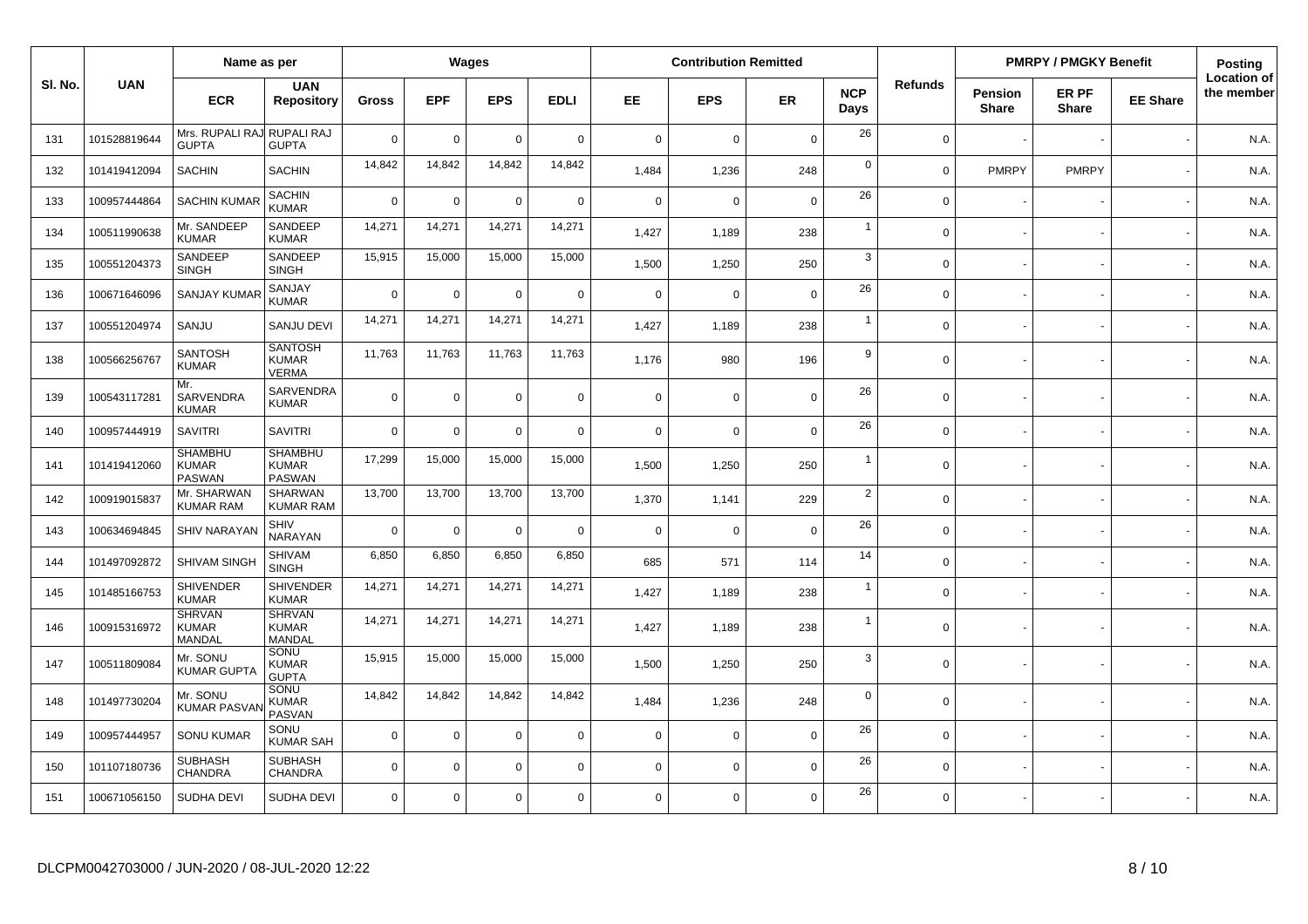|        |              | Name as per                           |                                                 |              |             | Wages          |             |             | <b>Contribution Remitted</b> |             |                    |                |                                | <b>PMRPY / PMGKY Benefit</b> |                 | Posting                          |
|--------|--------------|---------------------------------------|-------------------------------------------------|--------------|-------------|----------------|-------------|-------------|------------------------------|-------------|--------------------|----------------|--------------------------------|------------------------------|-----------------|----------------------------------|
| SI. No | <b>UAN</b>   | <b>ECR</b>                            | <b>UAN</b><br><b>Repository</b>                 | <b>Gross</b> | <b>EPF</b>  | <b>EPS</b>     | <b>EDLI</b> | <b>EE</b>   | <b>EPS</b>                   | ER          | <b>NCP</b><br>Days | <b>Refunds</b> | <b>Pension</b><br><b>Share</b> | ER PF<br><b>Share</b>        | <b>EE Share</b> | <b>Location of</b><br>the member |
| 152    | 101485167168 | SUDHNSHU<br><b>KUMAR</b>              | SUDHNSHU<br><b>KUMAR</b>                        | 14,842       | 14,842      | 14,842         | 14,842      | 1.484       | 1,236                        | 248         | $\mathbf 0$        | $\Omega$       |                                |                              |                 | N.A.                             |
| 153    | 101193287949 | Ms. SUMAN                             | <b>SUMAN</b>                                    | 13,700       | 13,700      | 13,700         | 13,700      | 1,370       | 1,141                        | 229         | $\overline{2}$     | $\Omega$       |                                |                              |                 | N.A.                             |
| 154    | 100566254674 | <b>SUNIL</b>                          | <b>SUNEEL</b>                                   | $\mathbf 0$  | $\mathbf 0$ | $\Omega$       | $\mathbf 0$ | $\mathbf 0$ | $\mathbf 0$                  | $\mathbf 0$ | 26                 | $\Omega$       |                                |                              |                 | N.A.                             |
| 155    | 101401962763 | Mr. SUNIL                             | <b>SUNIL</b>                                    | $\Omega$     | $\Omega$    | $\Omega$       | $\Omega$    | $\Omega$    | $\Omega$                     | $\mathbf 0$ | 26                 | $\Omega$       |                                |                              |                 | N.A.                             |
| 156    | 101485166674 | <b>SUNIL KUMAR</b>                    | <b>SUNIL</b><br><b>KUMAR</b>                    | 10,275       | 10,275      | 10,275         | 10,275      | 1,028       | 856                          | 172         | 8                  | $\Omega$       |                                |                              |                 | N.A.                             |
| 157    | 101262780101 | Mr. SURAJ                             | <b>SURAJ</b>                                    | 14,271       | 14,271      | 14,271         | 14,271      | 1,427       | 1,189                        | 238         | $\overline{1}$     | $\Omega$       |                                |                              |                 | N.A.                             |
| 158    | 101193363027 | Mr. SURAJ<br><b>KUMAR</b>             | <b>SURAJ</b><br><b>KUMAR</b>                    | 14,271       | 14,271      | 14,271         | 14,271      | 1,427       | 1,189                        | 238         | $\overline{1}$     | $\Omega$       | <b>PMRPY</b>                   | <b>PMRPY</b>                 |                 | N.A.                             |
| 159    | 101419412115 | <b>SURENDRA</b><br><b>KUMAR SINGH</b> | <b>SURENDRA</b><br><b>KUMAR</b><br><b>SINGH</b> | 13,700       | 13,700      | 13,700         | 13,700      | 1,370       | 1,141                        | 229         | $\overline{2}$     | $\Omega$       |                                |                              |                 | N.A.                             |
| 160    | 101401265528 | <b>SURUCHI</b>                        | <b>SURUCHI</b>                                  | 14,842       | 14,842      | 14,842         | 14,842      | 1,484       | 1,236                        | 248         | $\mathbf 0$        | $\Omega$       | <b>PMRPY</b>                   | <b>PMRPY</b>                 |                 | N.A.                             |
| 161    | 101485165538 | Mrs. SWALEHA<br><b>BANO</b>           | <b>SWALEHA</b><br><b>BANO</b>                   | $\Omega$     | $\mathbf 0$ | $\Omega$       | $\mathbf 0$ | $\mathbf 0$ | $\mathbf 0$                  | $\mathbf 0$ | 26                 | $\Omega$       |                                |                              |                 | N.A.                             |
| 162    | 101296828700 | <b>UMESH</b><br>NARIYAL               | <b>UMESH</b><br>NARIYAL                         | $\Omega$     | 0           | $\Omega$       | $\mathbf 0$ | $\Omega$    | $\mathbf 0$                  | $\mathbf 0$ | 26                 | $\Omega$       |                                |                              |                 | N.A.                             |
| 163    | 100957444974 | <b>UTTAM SINGH</b>                    | <b>UTTAM</b><br><b>SINGH</b>                    | 10,846       | 10,846      | 10,846         | 10,846      | 1,085       | 903                          | 182         | $\overline{7}$     | $\Omega$       |                                |                              |                 | N.A.                             |
| 164    | 101154045448 | Mr.<br>VEERENDRA                      | VEERENDRA                                       | $\mathbf 0$  | 0           | $\overline{0}$ | $\mathbf 0$ | $\mathbf 0$ | $\mathbf 0$                  | $\mathbf 0$ | 26                 | $\Omega$       |                                |                              |                 | N.A.                             |
| 165    | 101090917298 | Mr. VICKY<br><b>KUMAR</b>             | <b>VICKY</b><br><b>KUMAR</b>                    | 14,271       | 14,271      | 14,271         | 14,271      | 1.427       | 1,189                        | 238         | $\overline{1}$     | $\Omega$       |                                |                              |                 | N.A.                             |
| 166    | 101322799725 | Mr. VIKAS<br><b>KUMAR SAH</b>         | <b>VIKAS</b><br><b>KUMAR SAH</b>                | 14,842       | 14,842      | 14,842         | 14,842      | 1,484       | 1,236                        | 248         | $\mathbf 0$        | $\Omega$       |                                |                              |                 | N.A.                             |
| 167    | 100478698484 | VINOD                                 | <b>VINOD</b>                                    | 13,700       | 13,700      | 13,700         | 13,700      | 1,370       | 1,141                        | 229         | $\overline{2}$     | $\Omega$       |                                |                              |                 | N.A.                             |
| 168    | 101419412104 | <b>VIPIN SHARMA</b>                   | <b>VIPIN</b><br><b>SHARMA</b>                   | 11,417       | 11,417      | 11,417         | 11,417      | 1,142       | 951                          | 191         | 6                  | $\Omega$       |                                |                              |                 | N.A.                             |
| 169    | 100551205582 | <b>VISHAL</b>                         | <b>VISHAL</b>                                   | 13,700       | 13,700      | 13,700         | 13,700      | 1,370       | 1,141                        | 229         | $\overline{2}$     | $\Omega$       |                                |                              |                 | N.A.                             |
| 170    | 101505084315 | Mr. WIPIN<br><b>KUMAR</b>             | <b>WIPIN</b><br><b>KUMAR</b>                    | $\Omega$     | $\Omega$    | $\Omega$       | $\mathbf 0$ | $\Omega$    | $\mathbf 0$                  | $\mathbf 0$ | 26                 | $\Omega$       |                                |                              |                 | N.A.                             |
| 171    | 101059005312 | Mr. YOGESH                            | YOGESH                                          | 14,842       | 14,842      | 14,842         | 14,842      | 1.484       | 1,236                        | 248         | $\overline{0}$     | $\Omega$       |                                |                              |                 | N.A.                             |